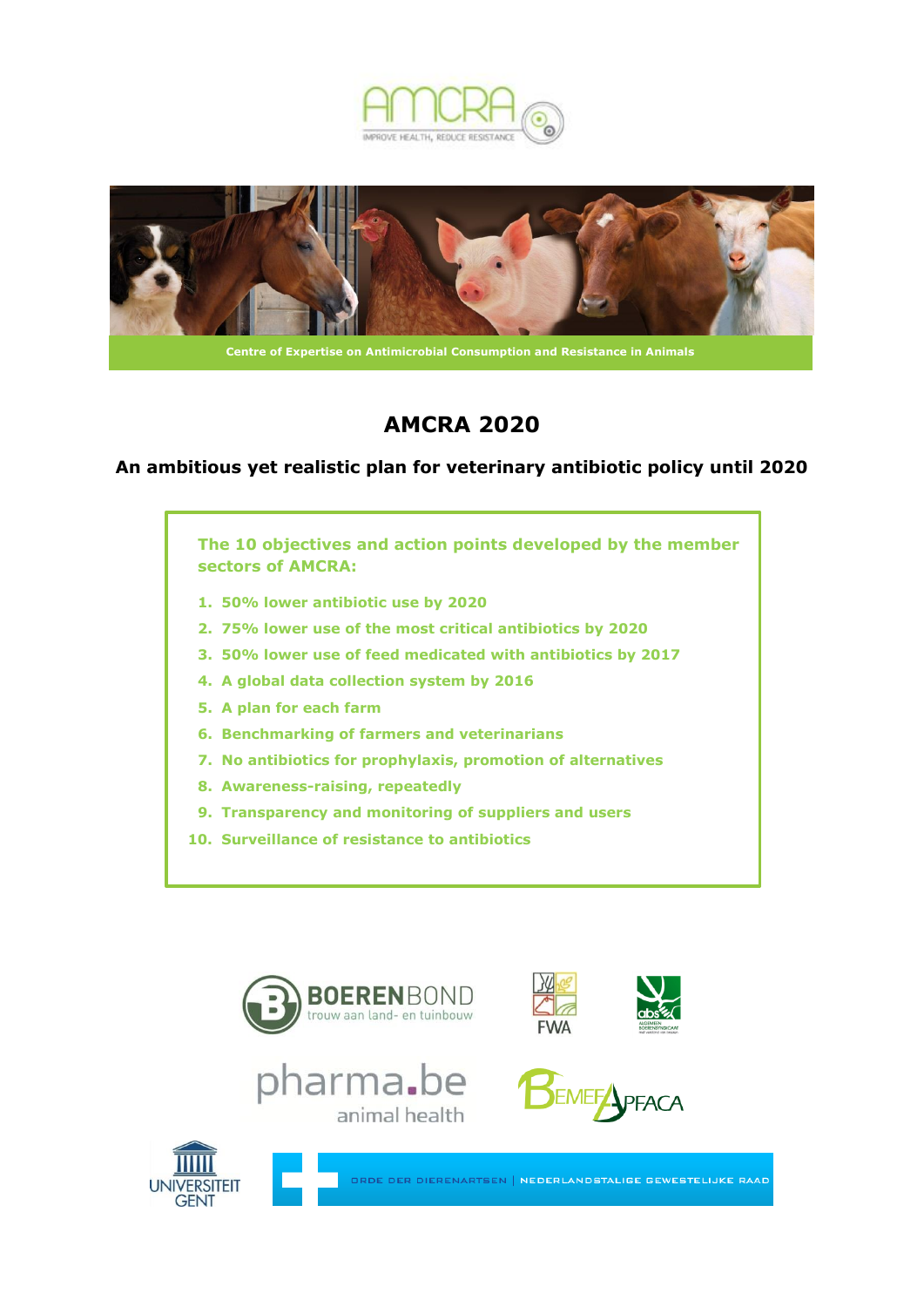The sector-based approach advocated by AMCRA constitutes a unique initiative in Europe. The AMCRA model has after all set an example, and other European countries have now launched similar initiatives. It is proof that a coordination and action body benefiting from broad support works. Joint actions with the aim of a rational reduction in the use of antibiotics have already demonstrated a steady decrease in their use among animals. Furthermore, all AMCRA members/sectors confirm that they wish to continue to advocate this approach and they have together developed a vision 2020.

The **AMCRA 2020 vision statement** defines the guidelines of the policy relating to the use of antibiotics and to antibiotic resistance among animals in Belgium. It should lead to a rational use of antibiotics for all animals in order to limit the increase in and spread of resistance to antibiotics and to thereby protect human and animal health in the future.

The plan comprises **10 objectives and action points** linked to a precise schedule. The plan is clearly not complete and needs to be specified in greater detail before a number of measures or objectives are implemented. Its content will be developed in cooperation with the relevant authorities and players involved.

AMCRA will organise an evaluation meeting each year at the end of spring (when the consumption data for the previous year are available) in order to establish baseline figures and to verify to what extent objectives have been achieved and what adjustments need to be made where necessary.

# **1. 50 % lower antibiotic use by 2020**

All partners within AMCRA are committed to striving for a 50% reduction in the total consumption of veterinary antibiotics by  $2020<sup>1</sup>$ . This means that an annual reduction of around 7% of total consumption must be achieved. Once the results from the collection of data by species are available in reasonable quantities (see below), the established objective can be refined to finally exclude 100% of ineffective consumption while objectives can be defined for each species of animal as part of the goal of rationally reducing total consumption by at least 50%.

# **2. 75 % lower use of the most critical antibiotics by 2020**

In view of the major importance both for human and animal health of the most critical antibiotics (quinolones and 3rd and 4th generation systemic active cephalosporins), a sustained decrease in these substances of up to 75% is aimed for by 2020<sup>1</sup> as part of the overall target described above.

## **3. 50 % lower use of feed medicated with antibiotics by 2017**

As far as the use of antibiotics in medicated feed is concerned, efforts will be made to achieve the objective specified in section 1 sooner, in the form of a 50% reduction by  $2017<sup>1</sup>$ . The authorisation to prescribe medicated feed will be reserved for the veterinarian responsible for guidance alone as soon as possible. The objective is to implement this measure by 2016 at the latest.

## **4. A global data collection system by 2016**

**.** 

Beginning in 2014, Belpork (Certus) launched a system of data collection for the pig sector. Other initiatives are currently being developed. The data collection systems should be operational by 2016 and will allow the use of antibiotics to be measured in

 $^{1}$  Expressed in mg of active substances/kg of biomass as measured in the annual BELVETSAC reports: The reference point taken here is level of use in 2011.

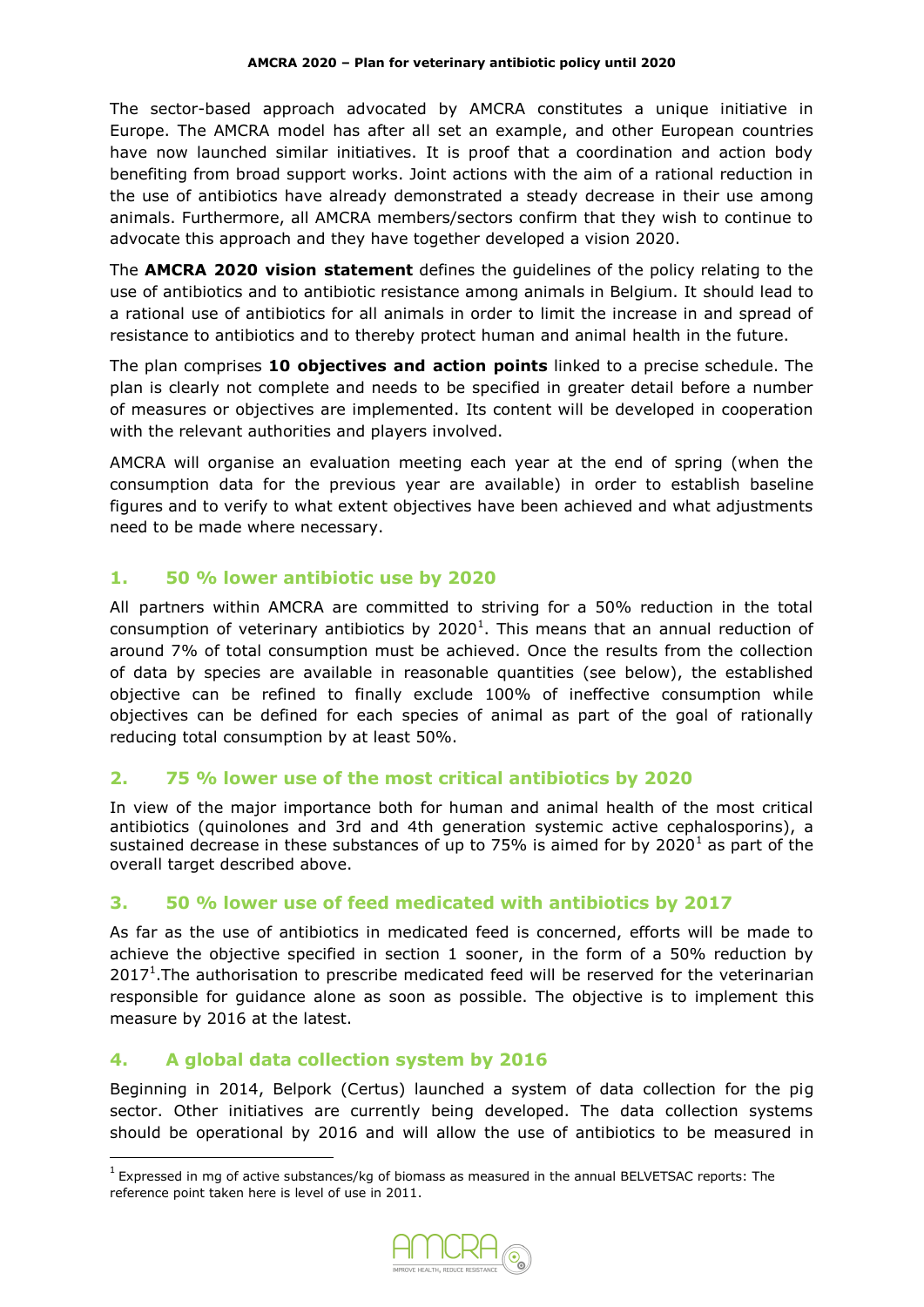each farm (pigs, poultry, calves, beef cattle). These data collection systems can be managed by the sectors or by the authorities provided they use an identical methodology and identical methods of calculation in order to be able to compare data among themselves and with those collected in neighbouring countries. A working group will be set up within AMCRA for the purpose of studying the possibilities for collecting data on other species of animals.

# **5. A plan for each farm**

In parallel to the introduction of data collection, a health plan and plan of approach will be defined for each farm under veterinary guidance.

In the farm's health plan the veterinarian responsible for guidance will, in consultation with the farmer, establish a programme with the purpose of optimising the general state of health of the animals. This may be reflected in improvements in management, in the areas of housing, biosecurity, hygiene, nutrition, vaccination status etc. Enhanced diagnostics and the establishment of historical diagnostic records by farm will constitute a major aspect of this. The plan will be reviewed annually and a check will be made on the extent to which the agreements made have been observed.

The plan of approach will, for its part, specify which antibiotics may be available in reserve, how they are to be kept and for which indications they may be administered following initial diagnosis by the veterinarian responsible for guidance. This plan of approach will always reflect the recommendations for treatment as set forth in the AMCRA forms. In addition, it is essential that the farmer is adequately instructed with regard to the correct and responsible use of veterinary medicines.

# **6. Benchmarking of farmers and veterinarians**

Using the data collection systems specific to each species, boundary values will be defined for the use of antibiotics by farm and by veterinarian. A supporting programme will subsequently be developed to induce farmers and veterinarians to reduce their use of antibiotics where this proves necessary.

# **7. No antibiotics for prophylaxis, promotion of alternatives**

It should no longer be possible for any antibiotic to include a prophylactic indication with the exception of pre- and peri-operational uses and preparation for the lactation dry period. The instruction leaflet for products where this is actually the case should be adapted as soon as possible. When doing this, it is advisable to launch a pan-European initiative since the adaptations should become effective in all European countries and because numerous registrations are already managed at the European level.

The pharmaceutical industry will also suspend all forms of marketing relating to the prophylactic use of antibiotics. In return, the interest and the use of vaccines based on an appropriate diagnosis will be promoted as will all non-antibiotic preparations.

For this purpose, authorisation should be given for the pharmaceutical to provide information linked to non-antibiotic preparations direct to the person responsible for the animals.

European policy with regard to the harmonisation of registration and to the availability of medicines in different member states must be continued in order to improve the availability of registered veterinary medicines, in particular for « minor use - minor species ».